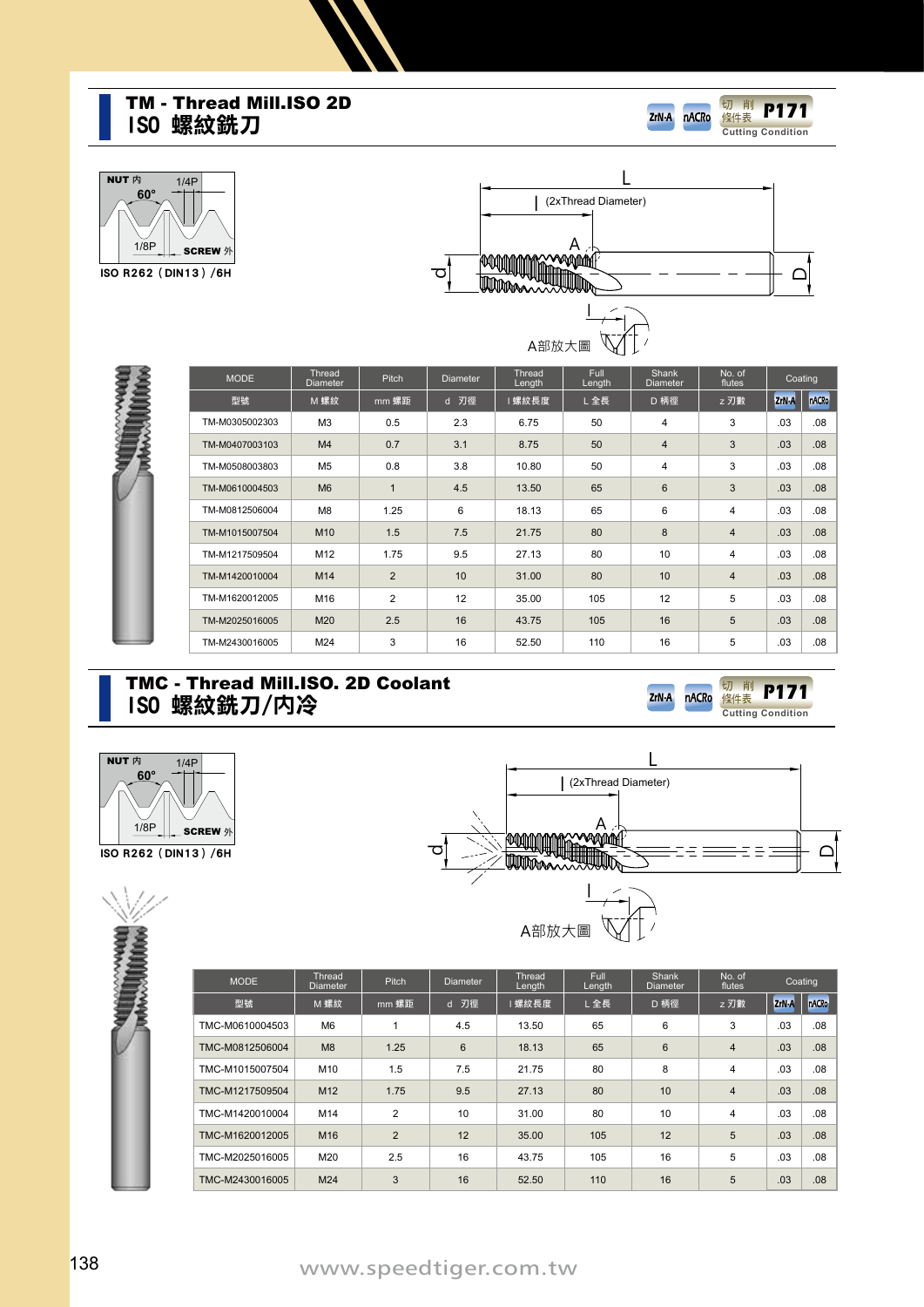#### TMEL - Thread Mill.ISO.1.5D **ISO 螺紋銑刀/有效**









| mm 螺距<br>0.5<br>0.7 | d 刃徑<br>2.3 | 螺紋長度<br>5.0 | L全長 | D 柄徑           | z 刃數           | L2 有效長度 | ZrN-A | nACR |
|---------------------|-------------|-------------|-----|----------------|----------------|---------|-------|------|
|                     |             |             |     |                |                |         |       |      |
|                     |             |             | 50  | $\overline{4}$ | 3              | 9.0     | .03   | .08  |
|                     | 3.1         | 7.0         | 50  | $\overline{4}$ | 3              | 12.0    | .03   | .08  |
| 0.8                 | 3.8         | 8.0         | 50  | $\overline{4}$ | 3              | 15.0    | .03   | .08  |
| $\mathbf{1}$        | 4.5         | 10.0        | 65  | 6              | 3              | 18.0    | .03   | .08  |
| 1.25                | 6           | 13.8        | 65  | 6              | 4              | 24.0    | .03   | .08  |
| 1.5                 | 7.5         | 16.5        | 80  | 8              | $\overline{4}$ | 30.0    | .03   | .08  |
| 1.75                | 9.5         | 19.3        | 105 | 10             | 4              | 36.0    | .03   | .08  |
| $\overline{2}$      | 10          | 24.0        | 105 | 10             | 5              | 42.0    | .03   | .08  |
| $\overline{2}$      | 12          | 26.0        | 105 | 12             | 5              | 48.0    | .03   | .08  |
|                     |             |             |     |                |                |         |       |      |

#### **ISO 螺紋銑刀/有效/**内**冷** TMCEL - Thread Mill.ISO.1.5D Coolant







**ZrN-A** 

nACRo

**Cutting Condition** 切 削 條件表 **P171**

| <b>MODE</b>       | <b>Thread</b><br>Diameter | <b>Pitch</b>   | <b>Diameter</b> | Thread<br>Length | Full<br>Length | Shank<br><b>Diameter</b> | No. of<br>flutes | Effective<br>Length | Coating          |              |
|-------------------|---------------------------|----------------|-----------------|------------------|----------------|--------------------------|------------------|---------------------|------------------|--------------|
| 型號                | M 螺紋                      | mm 螺距          | d 刃徑            | 螺紋長度             | L全長            | D 柄徑                     | z 刃數             | L2 有效長度             | ZrN <sub>A</sub> | <b>nACRo</b> |
| TMCEL-M0610004503 | M <sub>6</sub>            |                | 4.5             | 10.0             | 65             | 6                        | 3                | 18.0                | .03              | .08          |
| TMCEL-M0812506004 | M8                        | 1.25           | 6               | 13.8             | 65             | 8                        | 4                | 24.0                | .03              | .08          |
| TMCEL-M1015007504 | M <sub>10</sub>           | 1.5            | 7.5             | 16.5             | 80             | 10                       | 4                | 30.0                | .03              | .08          |
| TMCEL-M1217509504 | M <sub>12</sub>           | 1.75           | 9.5             | 19.3             | 105            | 12                       | 4                | 36.0                | .03              | .08          |
| TMCEL-M1420010004 | M14                       | $\mathfrak{p}$ | 10              | 24.0             | 105            | 14                       | 4                | 42.0                | .03              | .08          |
| TMCEL-M1620012005 | M <sub>16</sub>           | $\overline{2}$ | 12              | 26.0             | 105            | 16                       | 5                | 48.0                | .03              | .08          |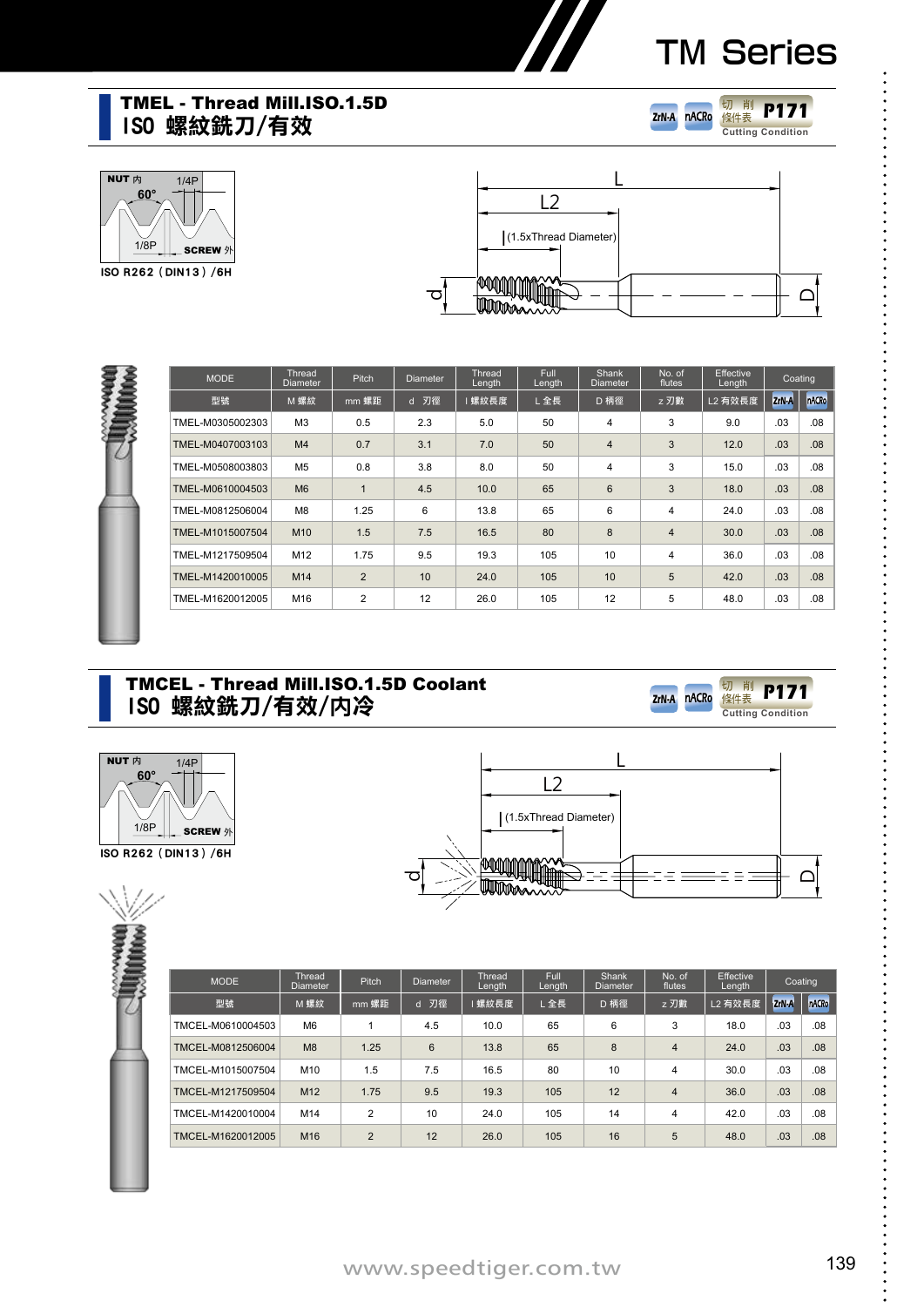#### **ISO 螺紋銑刀/倒角** TMCH - Thread Mill.ISO.1.5D/2D/2.5D Chamfer









| <b>MODE</b>                 | Thread<br><b>Diameter</b> | <b>Pitch</b> | <b>Diameter</b> | Thread<br>Length | <b>Full</b><br>Length | <b>Shank</b><br>Diameter | No. of<br>flutes | Coating |                  |
|-----------------------------|---------------------------|--------------|-----------------|------------------|-----------------------|--------------------------|------------------|---------|------------------|
| 型號                          | M 螺紋                      | mm 螺距        | d 刃徑            | 螺紋長度             | L全長                   | D 柄徑                     | z 刃數             | ZrN-A   | <b>nACRo</b>     |
| TMCH45-M0305002303(TL5.25)  | M3 (1.5xD)                | 0.5          | 2.3             | 5.25             | 65                    | 6                        | 3                | .03     | .08              |
| TMCH45-M0305002303(TL6.75)  | M3 (2xD)                  | 0.5          | 2.3             | 6.75             | 65                    | 6                        | 3                | .03     | .08              |
| TMCH45-M0407003103(TL7.35)  | M4 (1.5xD)                | 0.7          | 3.1             | 7.35             | 65                    | 6                        | 3                | .03     | .08              |
| TMCH45-M0407003103(TL8.75)  | M4 (2xD)                  | 0.7          | 3.1             | 8.75             | 65                    | 6                        | 3                | .03     | .08              |
| TMCH45-M0508003803(TL8.4)   | M5 (1.5xD)                | 0.8          | 3.8             | 8.40             | 65                    | 6                        | 3                | .03     | .08 <sub>0</sub> |
| TMCH45-M0508003803(TL10.8)  | M5(2xD)                   | 0.8          | 3.8             | 10.80            | 65                    | 6                        | 3                | .03     | .08 <sub>0</sub> |
| TMCH45-M0610004503(TL10.5)  | M6 (1.5xD)                | $\mathbf{1}$ | 4.5             | 10.50            | 80                    | 8                        | 3                | .03     | .08 <sub>0</sub> |
| TMCH45-M0610004503(TL13.5)  | M6(2xD)                   | $\mathbf{1}$ | 4.5             | 13.50            | 80                    | 8                        | 3                | .03     | .08 <sub>0</sub> |
| TMCH45-M0610004503(TL16.5)  | M6 (2.5xD)                | $\mathbf{1}$ | 4.5             | 16.50            | 80                    | 8                        | 3                | .03     | .08 <sub>0</sub> |
| TMCH45-M0812506004(TL14.38) | M8 (1.5xD)                | 1.25         | 6               | 14.38            | 80                    | 10                       | $\overline{4}$   | .03     | .08 <sub>0</sub> |
| TMCH45-M0812506004(TL18.13) | M8(2xD)                   | 1.25         | 6               | 18.13            | 80                    | 10                       | 4                | .03     | .08              |
| TMCH45-M0812506004(TL21.88) | M8 (2.5xD)                | 1.25         | 6               | 21.88            | 80                    | 10                       | $\overline{4}$   | .03     | .08 <sub>0</sub> |
| TMCH45-M1015007504(TL17.25) | M10 (1.5xD)               | 1.5          | 7.5             | 17.25            | 105                   | 12                       | $\overline{4}$   | .03     | .08 <sub>0</sub> |
| TMCH45-M1015007504(TL21.75) | M10(2xD)                  | 1.5          | 7.5             | 21.75            | 105                   | 12                       | $\overline{4}$   | .03     | .08 <sub>0</sub> |
| TMCH45-M1015007504(TL27.75) | M10 (2.5xD)               | 1.5          | 7.5             | 27.75            | 105                   | 12                       | 4                | .03     | .08 <sub>0</sub> |
| TMCH45-M1217509504(TL20.13) | M12 (1.5xD)               | 1.75         | 9.5             | 20.13            | 105                   | 14                       | $\overline{4}$   | .03     | .08              |
| TMCH45-M1217509504(TL27.13) | M12 (2xD)                 | 1.75         | 9.5             | 27.13            | 105                   | 14                       | $\overline{4}$   | .03     | .08 <sub>0</sub> |
| TMCH45-M1217509504(TL32.38) | M12 (2.5xD)               | 1.75         | 9.5             | 32.38            | 105                   | 14                       | $\overline{4}$   | .03     | .08              |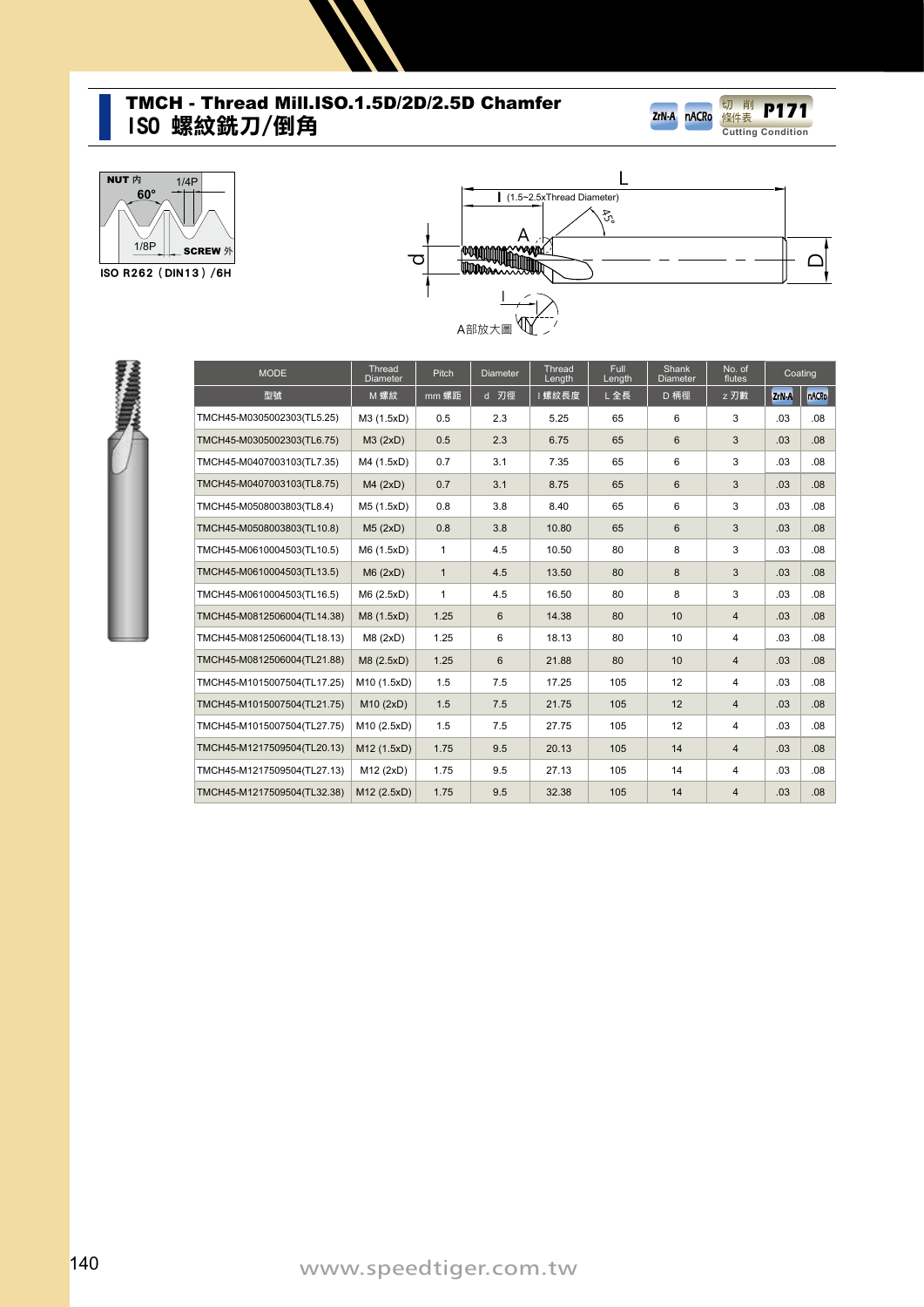**Cutting Condition** 切 削 條件表 **P171** ----------------

........................

#### **ISO 螺紋銑刀/倒角/**内**冷** TMCHC - Thread Mill.ISO.1.5D/2D/2.5D Chamfer Coolant



**ISO R262(DIN13)/6H**



**ZrN-A** 

nACRo



| <b>MODE</b>                  | Thread<br><b>Diameter</b> | Pitch        | <b>Diameter</b> | Thread<br>Length | <b>Full</b><br>Length | Shank<br><b>Diameter</b> | No. of<br>flutes | Coating |                  |
|------------------------------|---------------------------|--------------|-----------------|------------------|-----------------------|--------------------------|------------------|---------|------------------|
| 型號                           | M 螺紋                      | mm 螺距        | d 刃徑            | 螺紋長度             | L全長                   | D 柄徑                     | z 刃數             | ZrN-A   | <b>nACRo</b>     |
| TMCHC45-M0508003803(TL8.4)   | M5 (1.5xD)                | 0.8          | 3.8             | 8.40             | 65                    | 6                        | 3                | .03     | .08 <sub>0</sub> |
| TMCHC45-M0508003803(TL10.8)  | M5(2xD)                   | 0.8          | 3.8             | 10.80            | 65                    | 6                        | 3                | .03     | .08              |
| TMCHC45-M0610004503(TL10.5)  | M6 (1.5xD)                | $\mathbf{1}$ | 4.5             | 10.50            | 80                    | 8                        | 3                | .03     | .08 <sub>0</sub> |
| TMCHC45-M0610004503(TL13.5)  | M6(2xD)                   | $\mathbf{1}$ | 4.5             | 13.50            | 80                    | 8                        | 3                | .03     | .08 <sub>0</sub> |
| TMCHC45-M0610004503(TL16.5)  | M6 (2.5xD)                | 1            | 4.5             | 16.50            | 80                    | 8                        | 3                | .03     | .08              |
| TMCHC45-M0812506004(TL14.38) | M8 (1.5xD)                | 1.25         | 6               | 14.38            | 80                    | 10                       | $\overline{4}$   | .03     | .08              |
| TMCHC45-M0812506004(TL18.13) | M8(2xD)                   | 1.25         | 6               | 18.13            | 80                    | 10                       | $\overline{4}$   | .03     | .08 <sub>0</sub> |
| TMCHC45-M0812506004(TL21.88) | M8 (2.5xD)                | 1.25         | 6               | 21.88            | 80                    | 10                       | $\overline{4}$   | .03     | .08 <sub>0</sub> |
| TMCHC45-M1015007504(TL17.25) | M10 (1.5xD)               | 1.5          | 7.5             | 17.25            | 105                   | 12                       | $\overline{4}$   | .03     | .08              |
| TMCHC45-M1015007504(TL21.75) | M10 (2xD)                 | 1.5          | 7.5             | 21.75            | 105                   | 12                       | $\overline{4}$   | .03     | .08 <sub>0</sub> |
| TMCHC45-M1015007504(TL27.75) | M10 (2.5xD)               | 1.5          | 7.5             | 27.75            | 105                   | 12                       | $\overline{4}$   | .03     | .08              |
| TMCHC45-M1217509504(TL20.13) | M12 (1.5xD)               | 1.75         | 9.5             | 20.13            | 105                   | 14                       | $\overline{4}$   | .03     | .08              |
| TMCHC45-M1217509504(TL27.13) | M12 (2xD)                 | 1.75         | 9.5             | 27.13            | 105                   | 14                       | 4                | .03     | .08 <sub>0</sub> |
| TMCHC45-M1217509504(TL32.38) | M12 (2.5xD)               | 1.75         | 9.5             | 32.38            | 105                   | 14                       | $\overline{4}$   | .03     | .08              |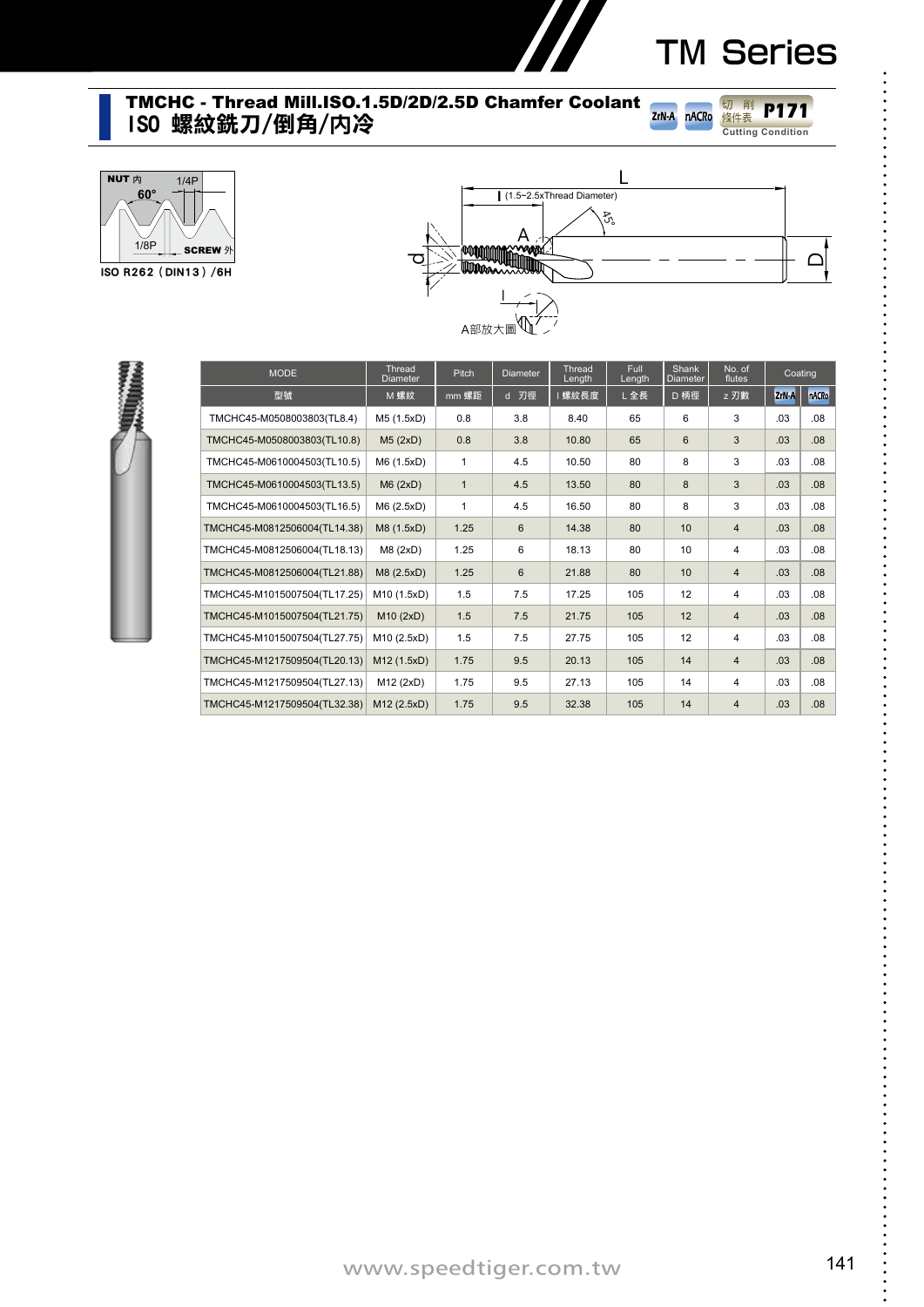#### **ISO 3牙式螺紋銑刀** TM3ZT - 3 Pitch Thread Mill.ISO.









| <b>MODE</b>               | Thread<br><b>Diameter</b> | Pitch        | <b>Diameter</b> | Thread<br>Length | <b>Full</b><br>Length | Shank<br>Diameter | No. of<br>flutes | <b>Effective</b><br>Lengh | Coating |                  |
|---------------------------|---------------------------|--------------|-----------------|------------------|-----------------------|-------------------|------------------|---------------------------|---------|------------------|
| 型號                        | M 螺紋                      | mm 螺距        | d 刃徑            | 螺紋長度             | L全長                   | D 柄徑              | z 刃數             | L2 有效長度                   | ZrN-A   | <b>nACRo</b>     |
| TM3ZT-M01603501203(EL3.2) | M1.6                      | 0.35         | 1.2             | 1.05             | 50                    | 4                 | 3                | 3.2                       | .03     | .08 <sub>0</sub> |
| TM3ZT-M01603501203(EL4.8) | M <sub>1.6</sub>          | 0.35         | 1.2             | 1.05             | 50                    | $\overline{4}$    | 3                | 4.8                       | .03     | .08 <sub>0</sub> |
| TM3ZT-M02004001523(EL4)   | M <sub>2</sub>            | 0.4          | 1.52            | 1.20             | 50                    | 4                 | 3                | 4.0                       | .03     | .08              |
| TM3ZT-M02004001523(EL6)   | M <sub>2</sub>            | 0.4          | 1.52            | 1.20             | 50                    | $\overline{4}$    | 3                | 6.0                       | .03     | .08              |
| TM3ZT-M02204501603(EL4.4) | M2.2                      | 0.45         | 1.6             | 1.35             | 50                    | 4                 | 3                | 4.4                       | .03     | .08              |
| TM3ZT-M02204501603(EL6.6) | M2.2                      | 0.45         | 1.6             | 1.35             | 50                    | $\overline{4}$    | 3                | 6.6                       | .03     | .08              |
| TM3ZT-M02504501903(EL5)   | M2.5                      | 0.45         | 1.9             | 1.35             | 50                    | 4                 | 3                | 5.0                       | .03     | .08              |
| TM3ZT-M02504501903(EL7.5) | M2.5                      | 0.45         | 1.9             | 1.35             | 50                    | $\overline{4}$    | 3                | 7.5                       | .03     | .08              |
| TM3ZT-M03005002303(EL6)   | M <sub>3</sub>            | 0.5          | 2.3             | 1.50             | 50                    | 4                 | 3                | 6.0                       | .03     | .08              |
| TM3ZT-M03005002303(EL9)   | M <sub>3</sub>            | 0.5          | 2.3             | 1.50             | 50                    | $\overline{4}$    | 3                | 9.0                       | .03     | .08 <sub>0</sub> |
| TM3ZT-M04007003103(EL8)   | M <sub>4</sub>            | 0.7          | 3.1             | 2.10             | 50                    | 4                 | 3                | 8.0                       | .03     | .08              |
| TM3ZT-M04007003103(EL12)  | M <sub>4</sub>            | 0.7          | 3.1             | 2.10             | 50                    | $\overline{4}$    | 3                | 12.0                      | .03     | .08              |
| TM3ZT-M05008003803(EL10)  | M <sub>5</sub>            | 0.8          | 3.8             | 2.40             | 50                    | 4                 | 3                | 10.0                      | .03     | .08              |
| TM3ZT-M05008003803(EL15)  | M <sub>5</sub>            | 0.8          | 3.8             | 2.40             | 50                    | $\overline{4}$    | 3                | 15.0                      | .03     | .08              |
| TM3ZT-M06010004504(EL12)  | M <sub>6</sub>            | $\mathbf{1}$ | 4.5             | 3.00             | 50                    | 6                 | 4                | 12.0                      | .03     | .08              |
| TM3ZT-M06010004504(EL18)  | M <sub>6</sub>            | $\mathbf{1}$ | 4.5             | 3.00             | 60                    | 6                 | $\overline{4}$   | 18.0                      | .03     | .08              |
| TM3ZT-M08012506004(EL16)  | M <sub>8</sub>            | 1.25         | 6               | 3.75             | 60                    | 6                 | 4                | 16.0                      | .03     | .08 <sub>0</sub> |
| TM3ZT-M08012506004(EL24)  | M8                        | 1.25         | 6               | 3.75             | 60                    | 6                 | $\overline{4}$   | 24.0                      | .03     | .08 <sub>0</sub> |
| TM3ZT-M10015007504(EL20)  | M10                       | 1.5          | 7.5             | 4.50             | 60                    | 8                 | 4                | 20.0                      | .03     | .08 <sub>0</sub> |
| TM3ZT-M10015007504(EL30)  | M <sub>10</sub>           | 1.5          | 7.5             | 4.50             | 75                    | 8                 | $\overline{4}$   | 30.0                      | .03     | .08              |
| TM3ZT-M12017509504(EL24)  | M12                       | 1.75         | 9.5             | 5.25             | 75                    | 10                | 4                | 24.0                      | .03     | .08 <sub>0</sub> |
| TM3ZT-M12017509504(EL36)  | M <sub>12</sub>           | 1.75         | 9.5             | 5.25             | 100                   | 10                | $\overline{4}$   | 36.0                      | .03     | .08 <sub>0</sub> |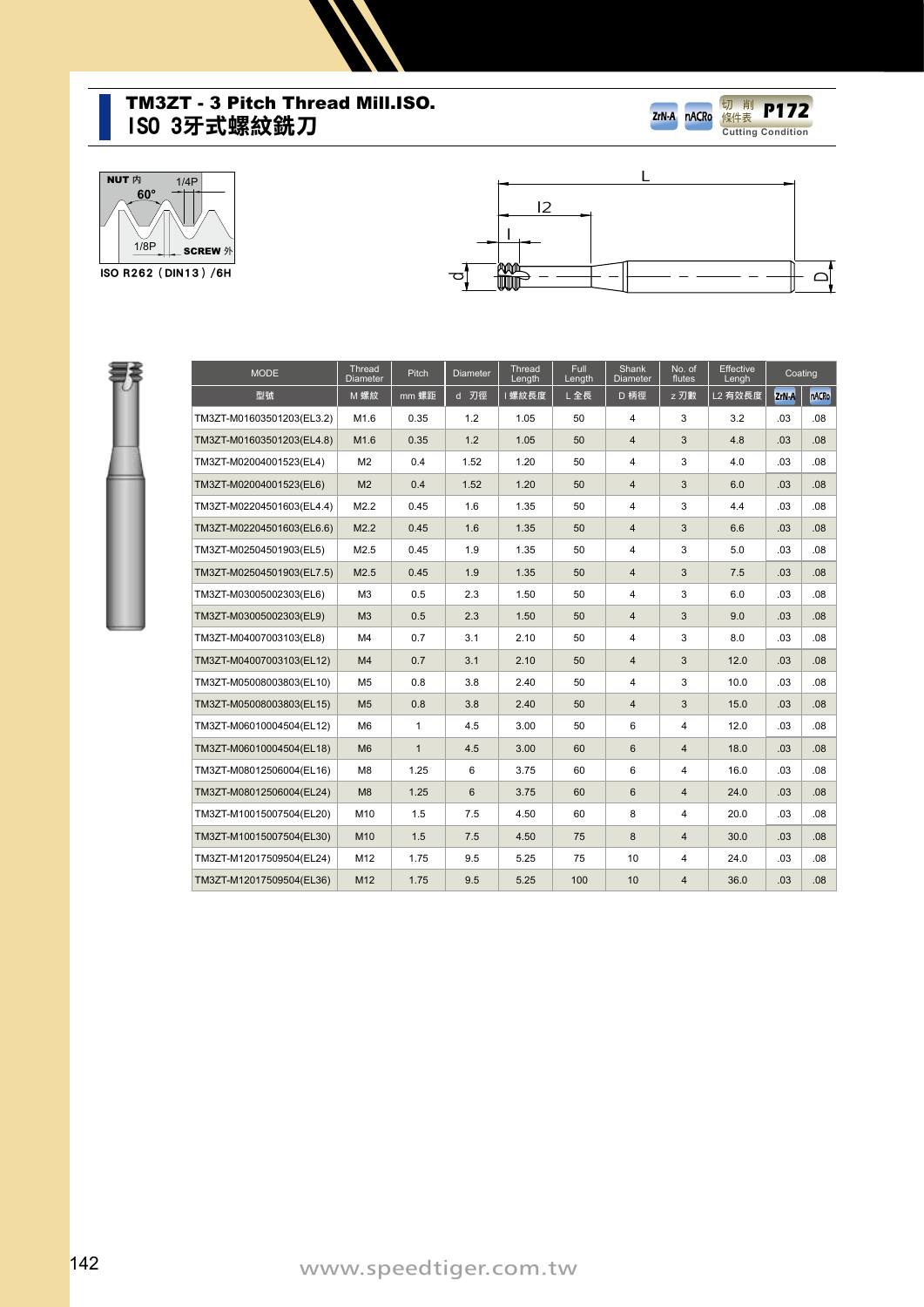$\ddot{\cdot}$ 

#### **ISO 單牙式微小徑螺紋銑刀** TMSM1ZT - 1 Pitch Miniature Thread Mill.ISO.







**ISO R262(DIN13)/6H**



| <b>MODE</b>          | <b>Thread</b><br><b>Pitch</b><br><b>Diameter</b> |       | <b>Diameter</b> | Full<br>Length | <b>Shank</b><br><b>Diameter</b> | No. of<br>flutes | <b>Effective</b><br>Length |       | Coating      |
|----------------------|--------------------------------------------------|-------|-----------------|----------------|---------------------------------|------------------|----------------------------|-------|--------------|
| 型號                   | M 螺紋                                             | mm 螺距 | d 刃徑            | L全長            | D 柄徑                            | z 刃數             | L2 有效長度                    | ZrN-A | <b>nACRo</b> |
| TMSM1ZT-M01002500723 | M1.0                                             | 0.25  | 0.72            | 50             | 4                               | 3                | 3.1                        | .03   | .08          |
| TMSM1ZT-M01202500903 | M1.2                                             | 0.25  | 0.9             | 50             | 4                               | 3                | 3.7                        | .03   | .08          |
| TMSM1ZT-M01403001053 | M <sub>1.4</sub>                                 | 0.3   | 1.05            | 50             | 4                               | 3                | 4.3                        | .03   | .08          |
| TMSM1ZT-M01603501203 | M <sub>1.6</sub>                                 | 0.35  | 1.2             | 50             | $\overline{4}$                  | 3                | 5.0                        | .03   | .08          |
| TMSM1ZT-M02004001523 | M <sub>2</sub>                                   | 0.4   | 1.52            | 50             | $\overline{4}$                  | 3                | 6.2                        | .03   | .08          |
| TMSM1ZT-M02204501603 | M2.2                                             | 0.45  | 1.6             | 50             | $\overline{4}$                  | 3                | 6.8                        | .03   | .08          |
| TMSM1ZT-M02504501903 | M2.5                                             | 0.45  | 1.9             | 50             | 4                               | 3                | 7.8                        | .03   | .08          |
| TMSM1ZT-M03005002303 | M <sub>3</sub>                                   | 0.5   | 2.3             | 50             | $\overline{4}$                  | 3                | 9.3                        | .03   | .08          |

#### **通用款**内**外牙60度螺紋銑刀** TMPA - Internal / External Thread Mill





**ZrN-A** 

nACRo

**Cutting Condition** 切 削 條件表 **P172**

L.

| <b>MODE</b>                    | <b>Pitch</b> |            | <b>Diameter</b>   | Thread<br>Length | Full<br>Length | Shank<br><b>Diameter</b> | No. of<br>flutes        | <b>Effective</b><br>Length |                  | Coating      |
|--------------------------------|--------------|------------|-------------------|------------------|----------------|--------------------------|-------------------------|----------------------------|------------------|--------------|
| 型號                             | mm           | <b>TPI</b> | 刃徑<br>$\mathbf d$ | 螺紋長度             | L全長            | D 柄徑                     | z 刃數                    | L2 有效長度                    | ZrN <sub>A</sub> | <b>nACRo</b> |
| TMPA60-035-0600195003 0.35-0.6 |              | $72-40$    | 1.95              | 0.75             | 50             | $\overline{4}$           | 3                       | 6.0                        | .03              | .08          |
| TMPA60-050-0770245003          | $0.5 - 0.8$  | 48-32      | 2.45              | 0.75             | 50             | $\overline{4}$           | 3                       | 7.7                        | .03              | .08          |
| TMPA60-050-1000315003          | $0.5 - 0.8$  | 48-32      | 3.15              | 0.90             | 50             | $\overline{4}$           | 3                       | 10.0                       | .03              | .08          |
| TMPA60-050-1200400003          | $0.5 - 1.0$  | 48-24      | $\overline{4}$    | 1.05             | 50             | $\overline{4}$           | 3                       | 12.0                       | .03              | .08          |
| TMPA60-050-1500470004 0.5-1.25 |              | 48-20      | 4.7               | 1.05             | 60             | 6                        | 4                       | 15.0                       | .03              | .08          |
| TMPA60-050-1800600004 0.5-1.25 |              | $48 - 20$  | 6                 | 1.20             | 60             | 6                        | $\overline{4}$          | 18.0                       | .03              | .08          |
| TMPA60-075-2400800004 0.75-1.5 |              | $32 - 16$  | 8                 | 1.20             | 60             | 8                        | $\overline{\mathbf{4}}$ | 24.0                       | .03              | .08          |
| TMPA60-100-3001000005          | $1.0 - 2.5$  | $24 - 10$  | 10                | 1.35             | 75             | 10                       | 5                       | 30.0                       | .03              | .08          |
| TMPA60-100-3601200005          | $1.0 - 2.5$  | $24 - 10$  | 12                | 1.35             | 100            | 12                       | 5                       | 36.0                       | .03              | .08          |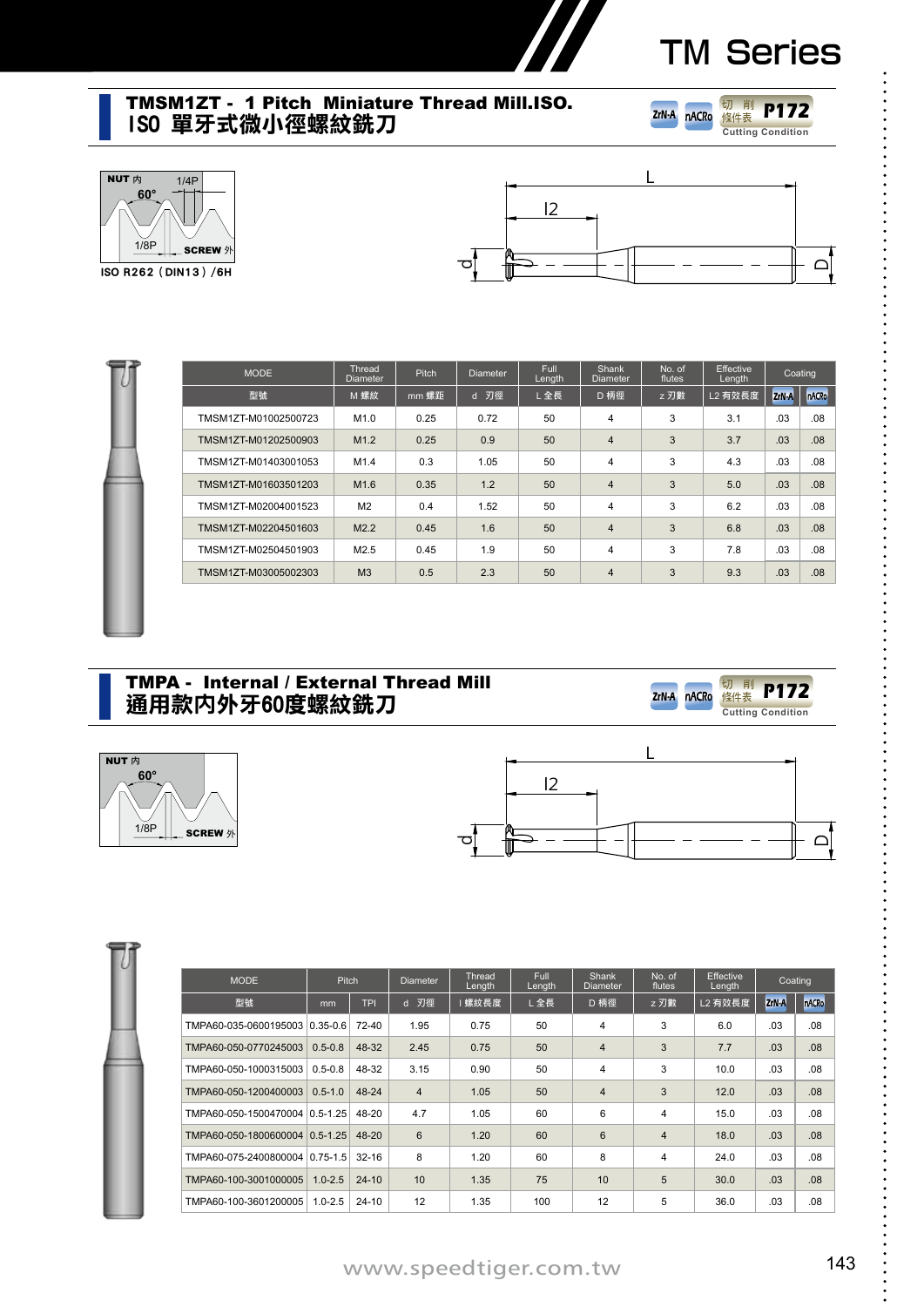

# TMCHD - 2 Flutes Drill Thread Mill for Internal Threads 訂製款<br>2刃鑽+銑+倒角多工能螺紋銑刀





| Application 適用材質:<br>◎ Excellent 適合 |                              |                         |           |                    |           |           |                        |                 |                       |                       |                              |                         |  |
|-------------------------------------|------------------------------|-------------------------|-----------|--------------------|-----------|-----------|------------------------|-----------------|-----------------------|-----------------------|------------------------------|-------------------------|--|
|                                     | Carbon steel.<br>Allov steel | Pre-harden steel<br>預硬鋼 |           | High-hardened 高硬度鋼 |           |           | Stainless steel<br>不鏽鋼 | Cast iron<br>鑄鐵 | Copper alloy<br>銅合金,銅 | Aluminum alloy<br>鋁合金 | <b>Titanium alloy</b><br>鈦合金 | Nickel/Inconel<br>allov |  |
|                                     | 炭素鋼、合金鋼                      | $~145$ HRC              | $~50$ HRC | $~55$ HRC          | $~60$ HRC | $~65$ HRC |                        |                 |                       |                       |                              | 鎳基合金                    |  |
|                                     |                              |                         |           |                    |           |           |                        |                 |                       | O                     |                              |                         |  |